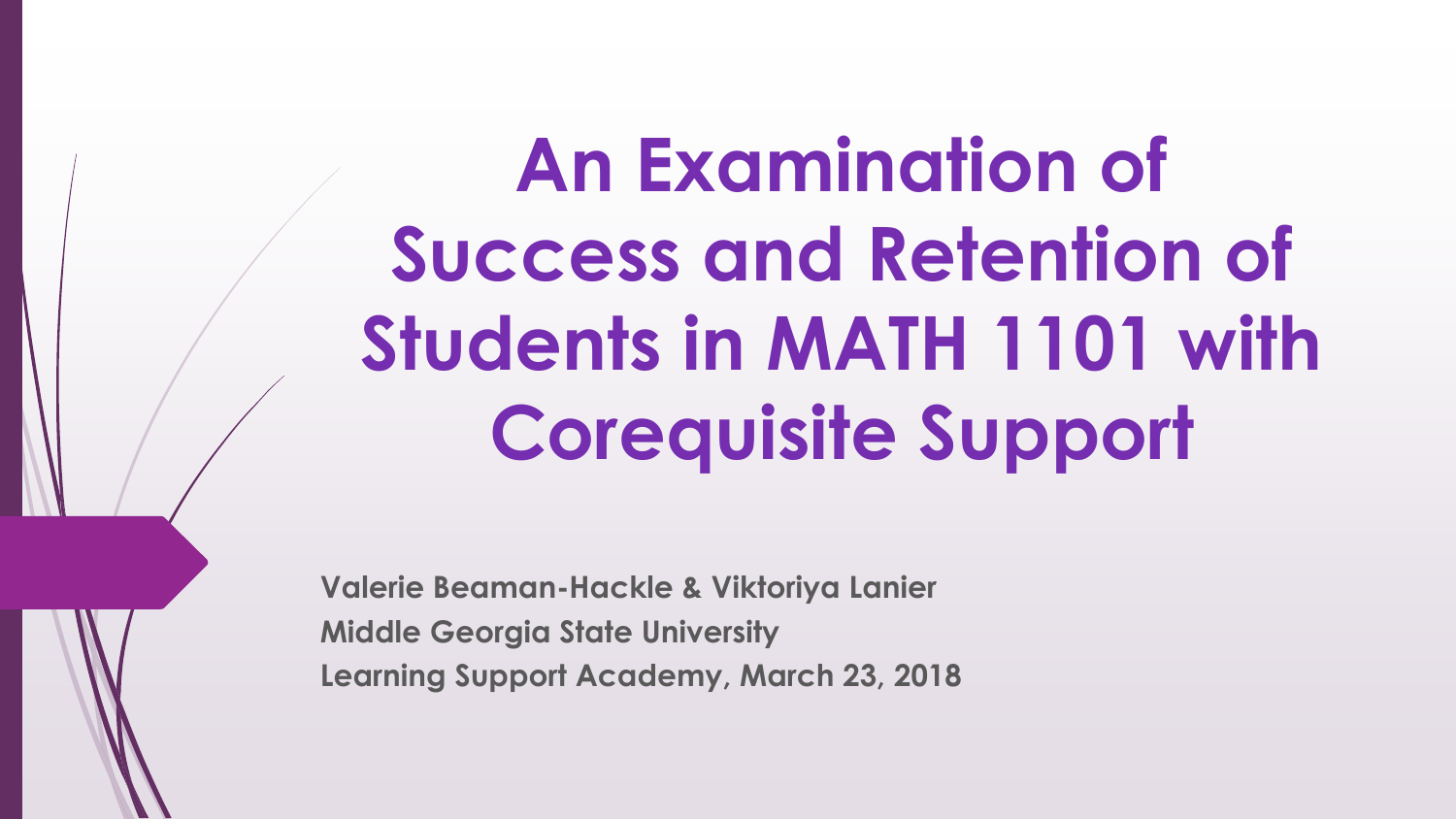$\blacksquare$  "In years past, many students arrived in higher education without the preparation or motivation needed to succeed, and colleges didn't think much of them dropping out in significant numbers. These days, colleges have come to realize that society needs more of these students to succeed."

> -Scott Jaschik, member of the board of the Education Writers Association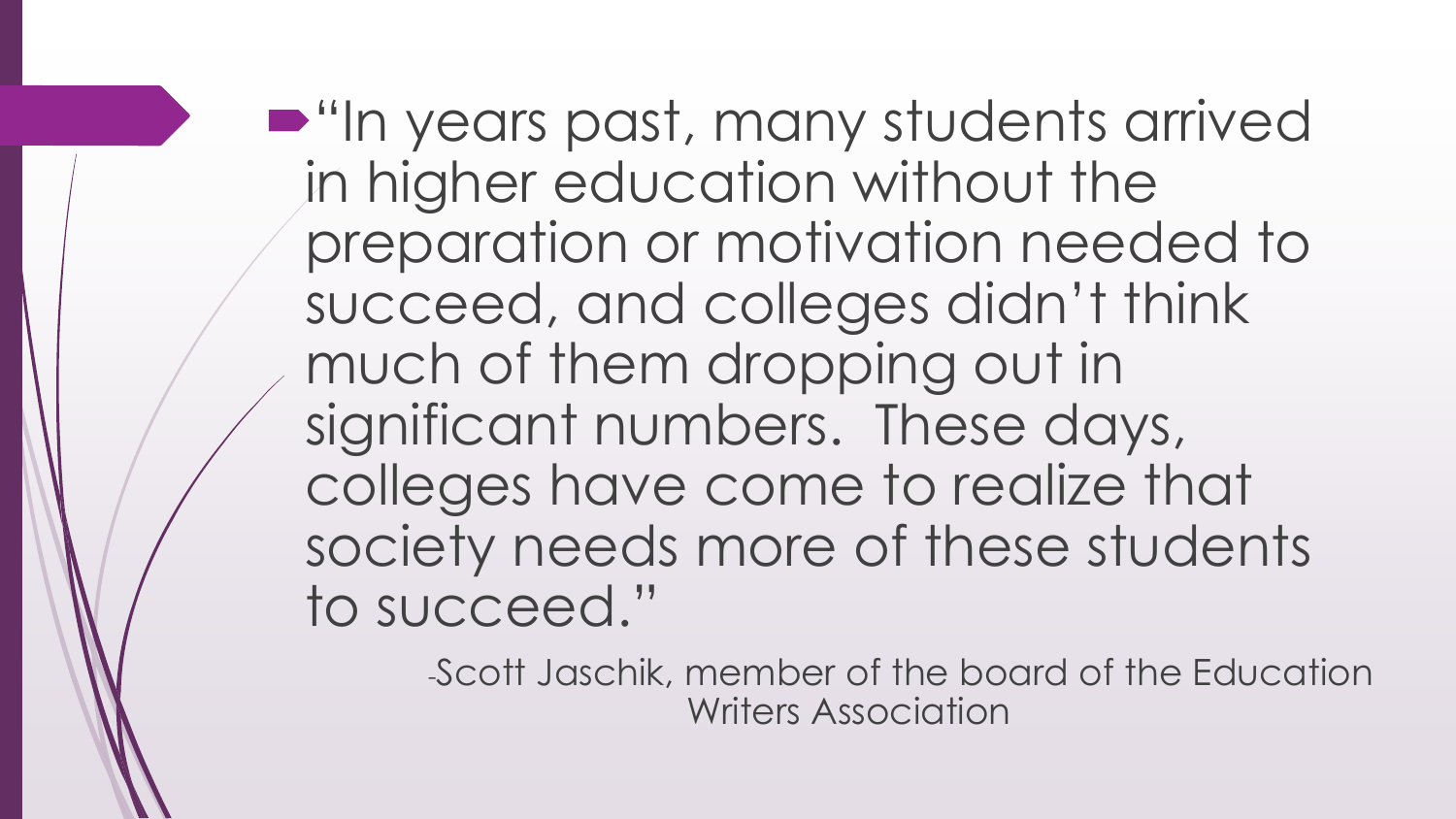# **Not Just Georgia**

**In addition to the data that Dr. Denley** presented about USG students, a national study (Bailey, Jeong, and Cho, 2010) indicated that approximately 20% of all students assigned to traditional developmental math education courses completed their fist-year college-level math course within three years of starting college.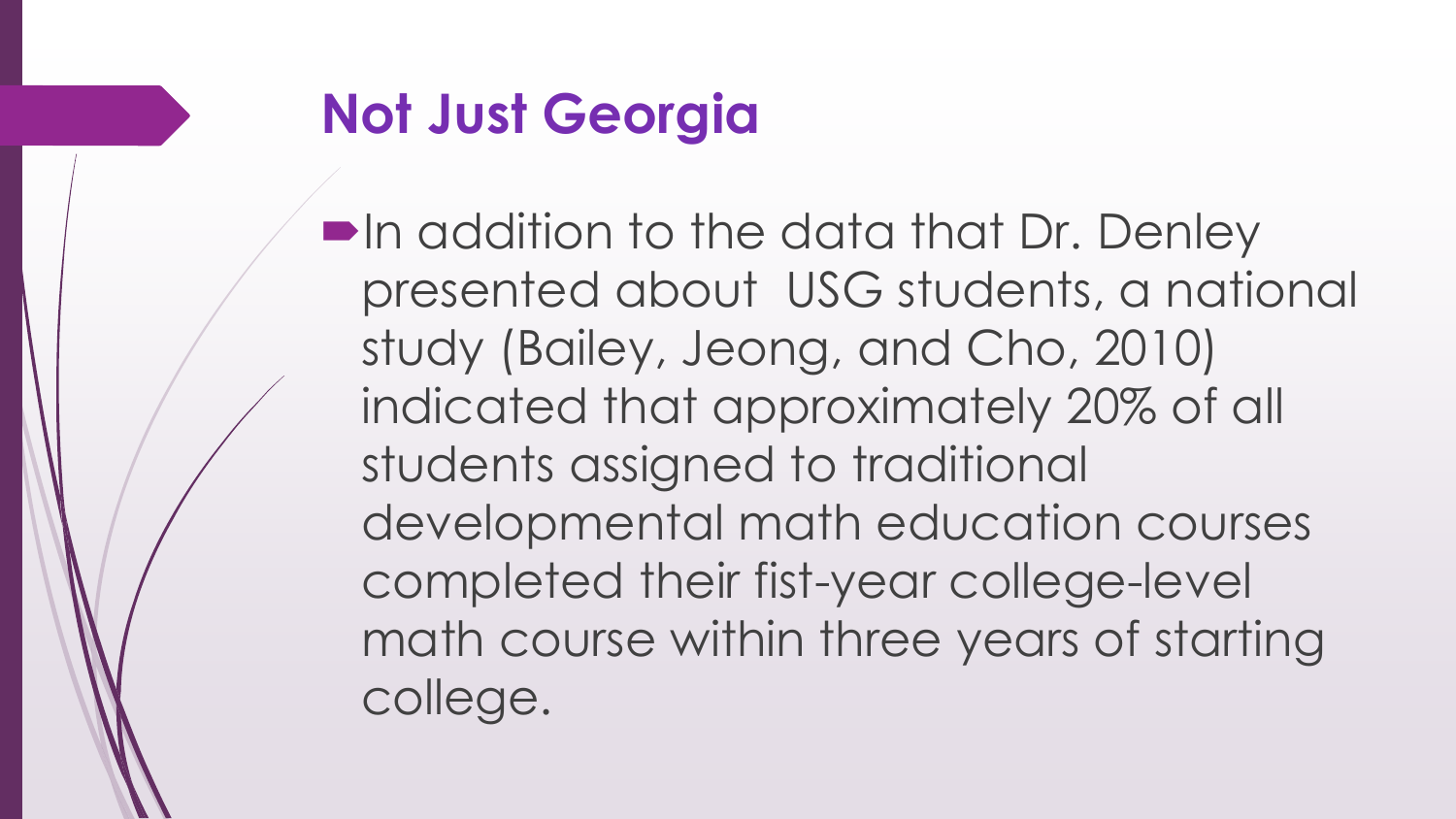#### **Reason to Reevaluate**

# **Placement issues**

- **Length of Learning Support Math** (LSM) sequence
- Isolation of students in LSM courses
- Address Academic Mindset of LS students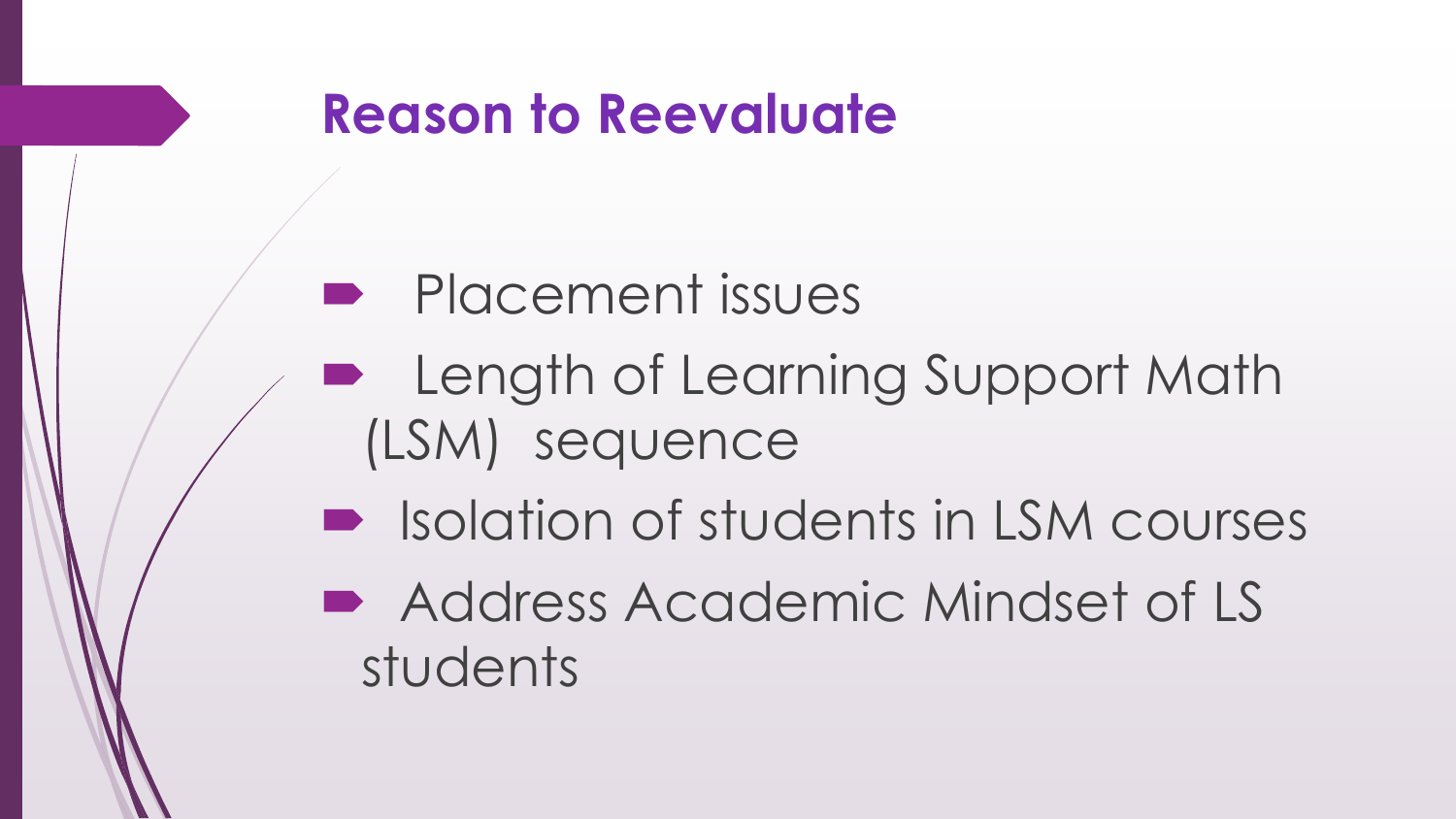From "Corequisite Academy Mathematics" Presentation by Dr. Denley at the 2017 Learning Support Academy

**System Comparison of Success in Gateway Mathematics Classes** 

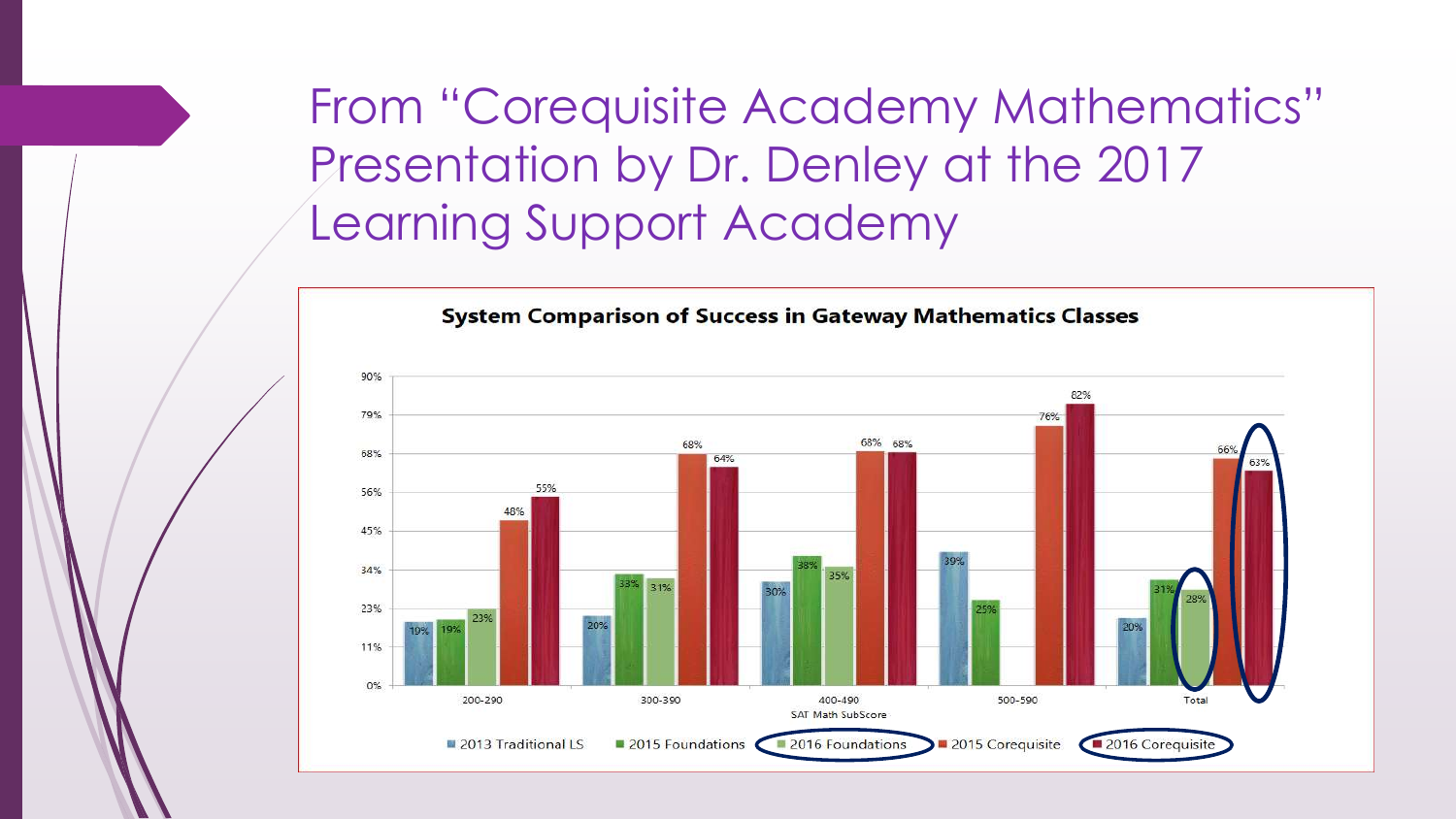# **MATH 0998: Support for Mathematical Modeling**

- Cross-sectional study—examining 1-semester success rates rather than the 1-year longitudinal success rates that USG did
- Examined Fall 2016 cohort of students enrolled in both the college level math class (MATH 1101) and the corequisite support (MATH 0998)
- $\blacktriangleright$  N= 164, with average class size =12.6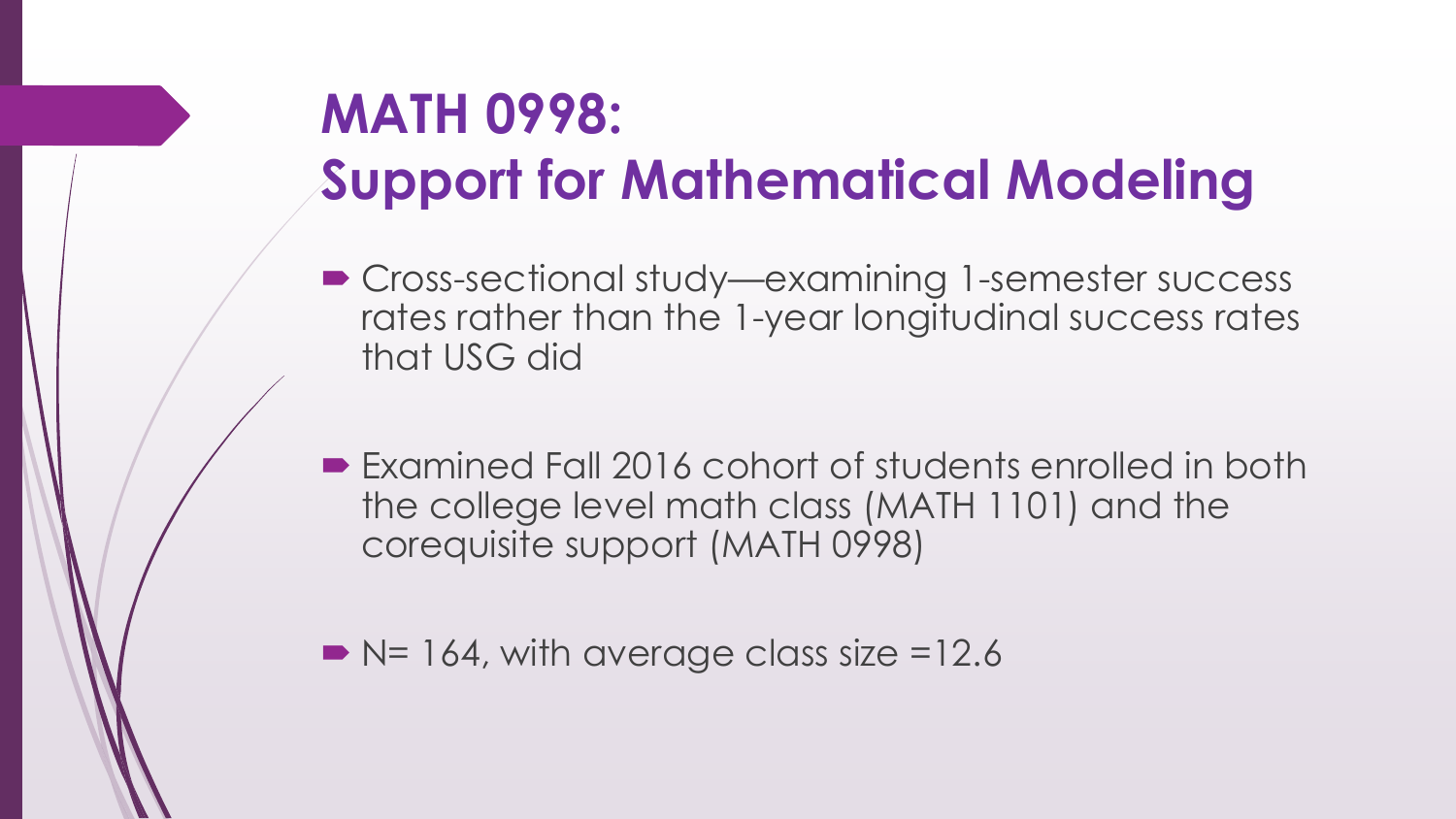# **Foundations Prepared (FP) vs. Corequisite Only (CO)**

**• Foundations-prepared (FP) defined as group who took** MATH 0988 Foundations for Math Modeling (or equivalent) before Fall 2016, then took both MATH 0998 and MATH 1101 during the Fall 2016 semester.

$$
N_{FP} = 82
$$

■ Corequisite only (CO) defined as group who had no previous Foundations MATH courses before Fall 2016, and who took both MATH 0998 and MATH 1101 during the Fall 2016 semester.

 $N_{co}$  = 82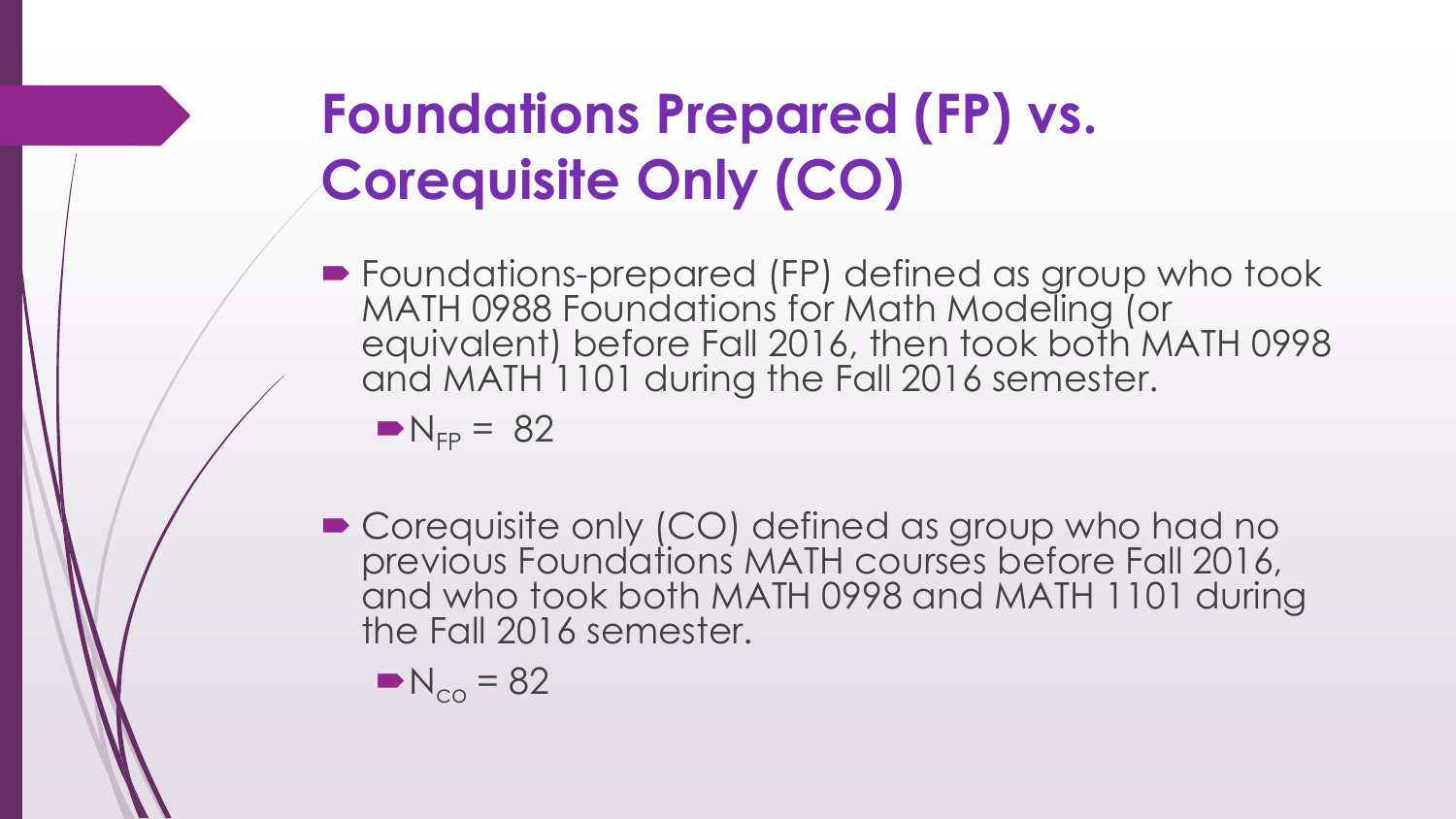# **One-semester success rates: Fall 2016 Students earning a grade of A,B, or C**

 In Fall 2016, 80 of 164, or **49%**, of **all MATH 0998** students successfully completed MATH 1101

■ In Fall 2016, 42 of 82, or **51%** of FP (foundations-prepared) students successfully completed MATH 1101

■ In Fall 2016, 38 of 82, or **46%** of CO (corequisite-only) students successfully completed MATH 1101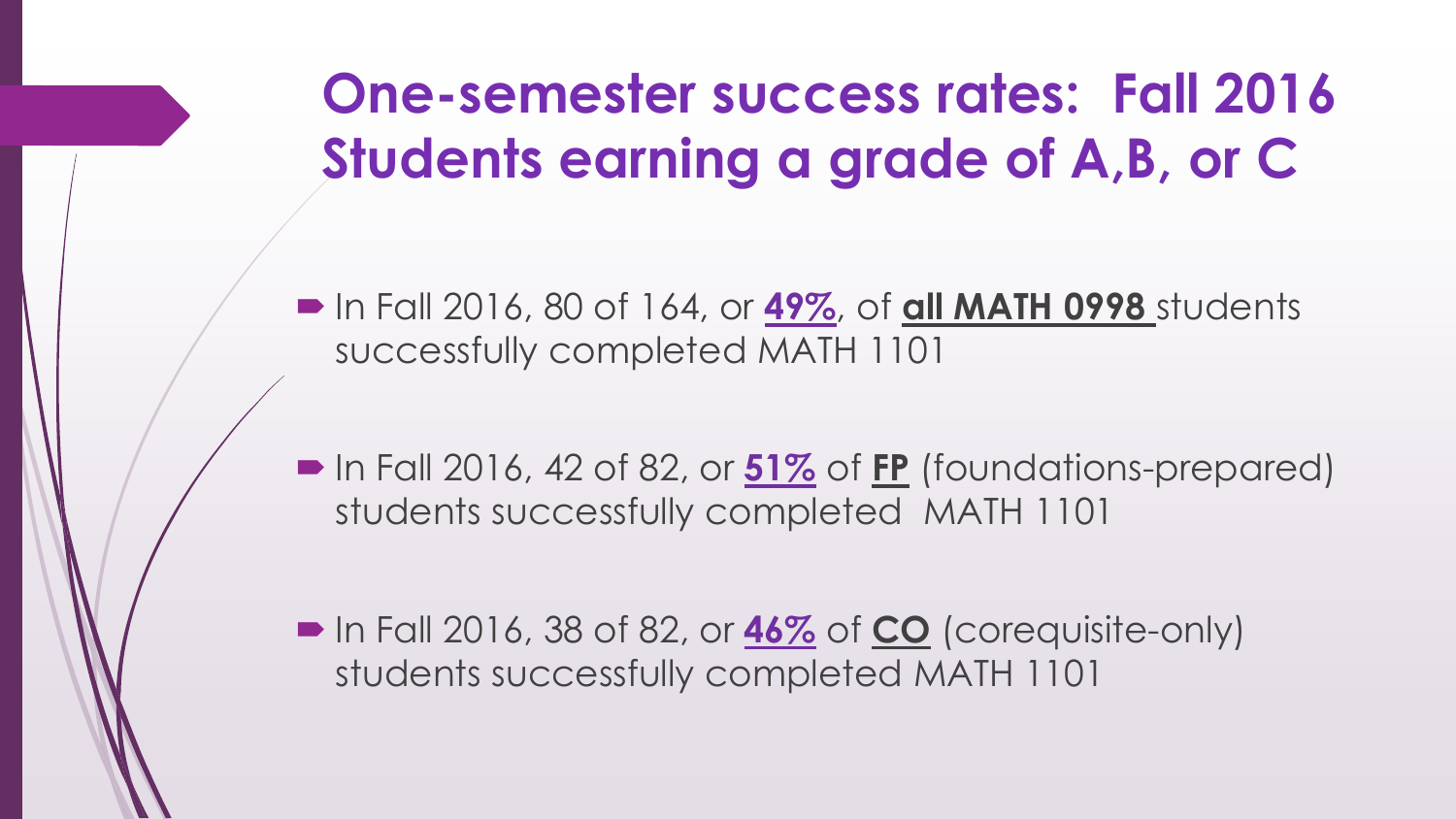# **Fall 2016 MATH 1101 Success Rates (Grades of A,B,C)**

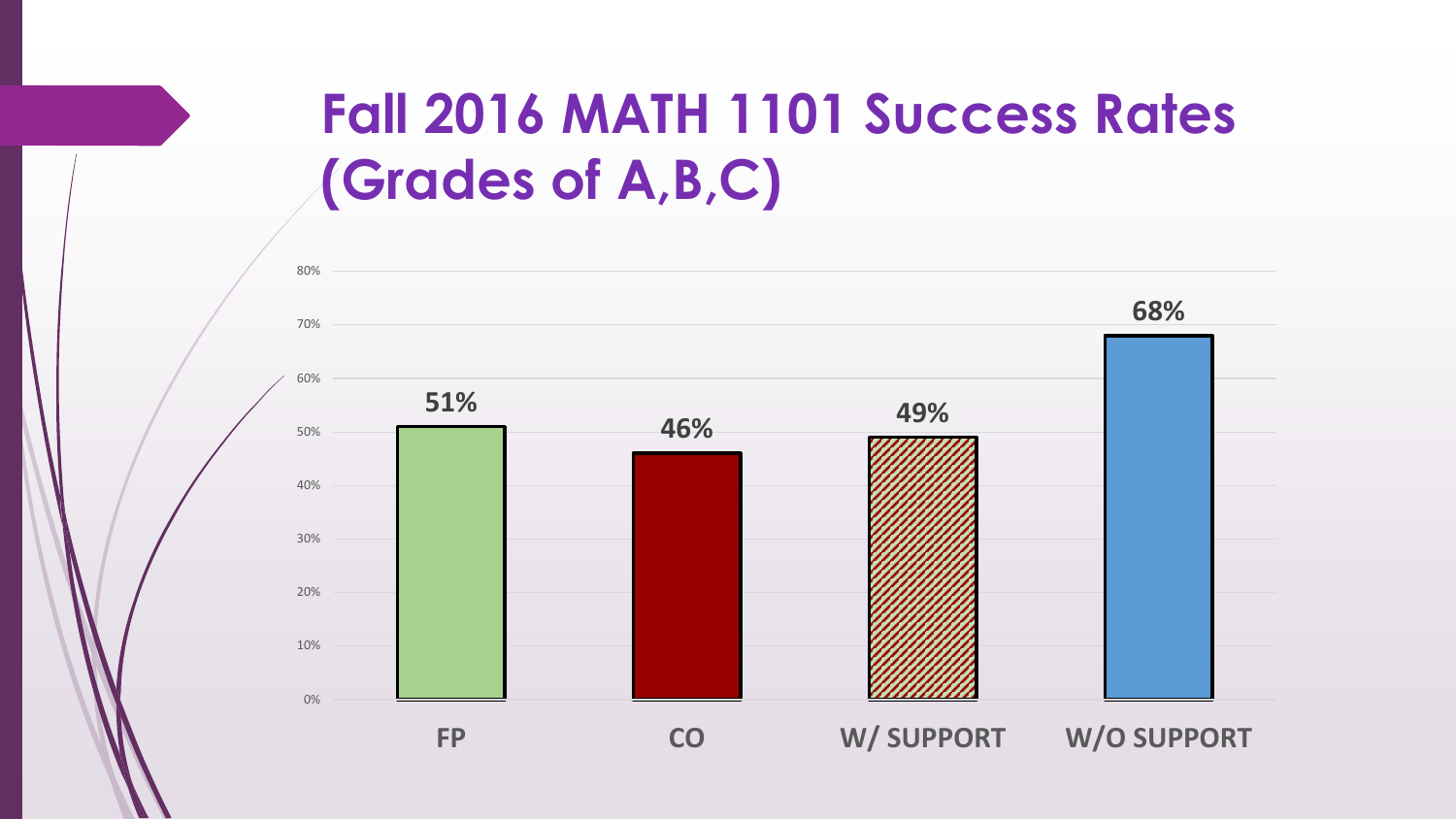## **MATH 1101 Grade Distribution by Cohort**



**OFP ■ CO**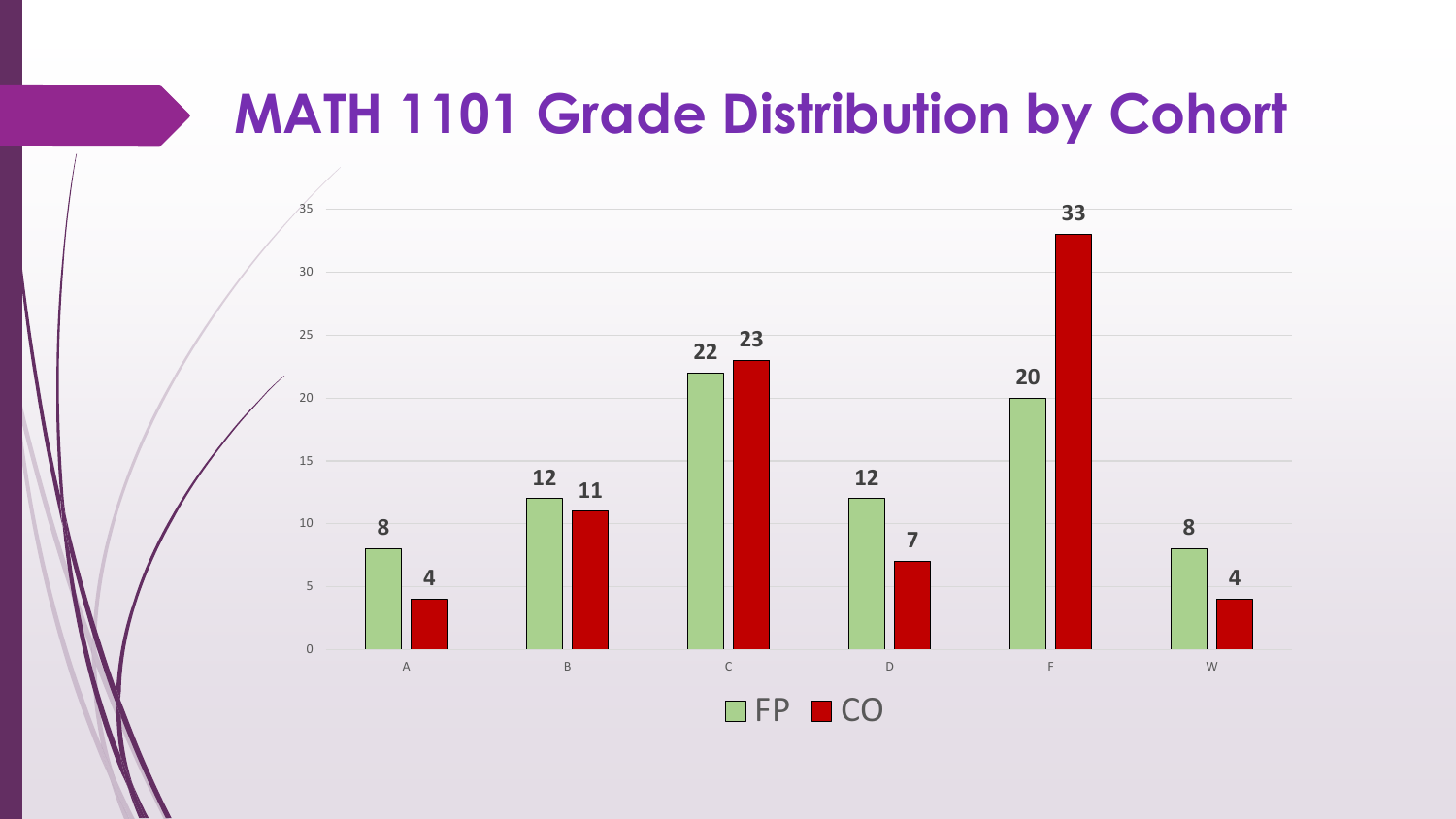#### **Success Rates by SAT and Cohort**

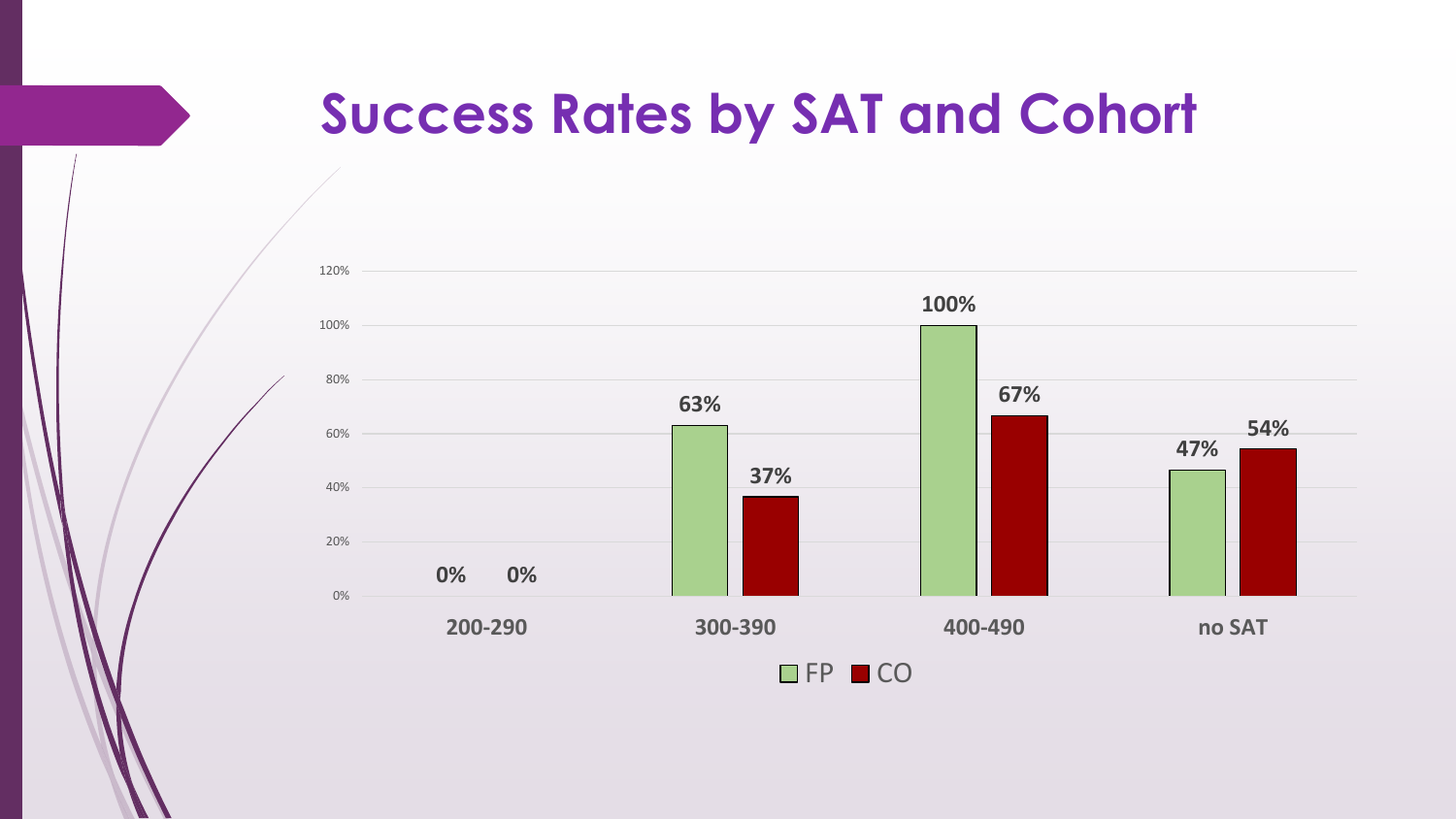#### **Success Rates by MPI and Cohort**

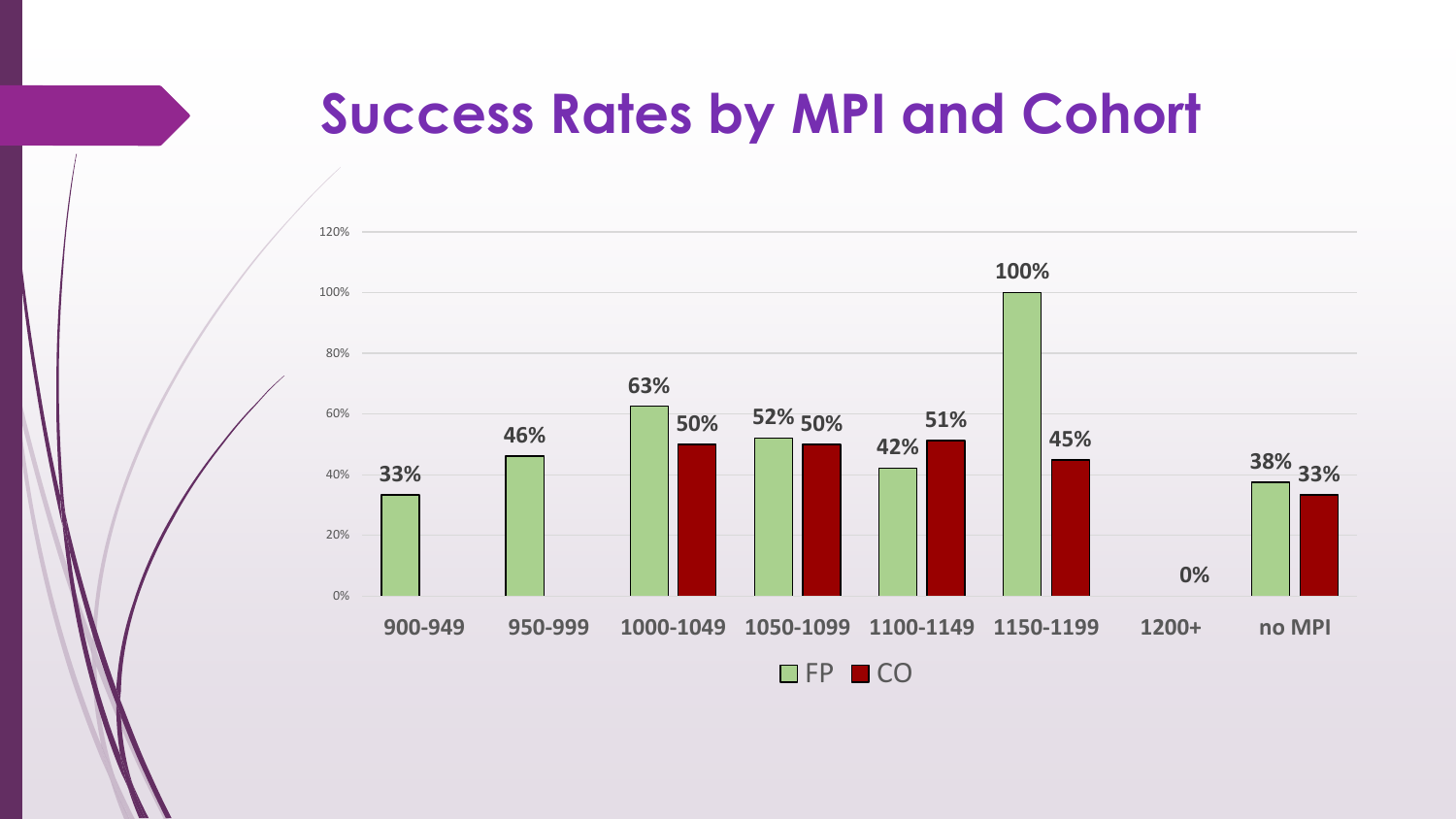#### **Success Rates by ACT and Cohort**

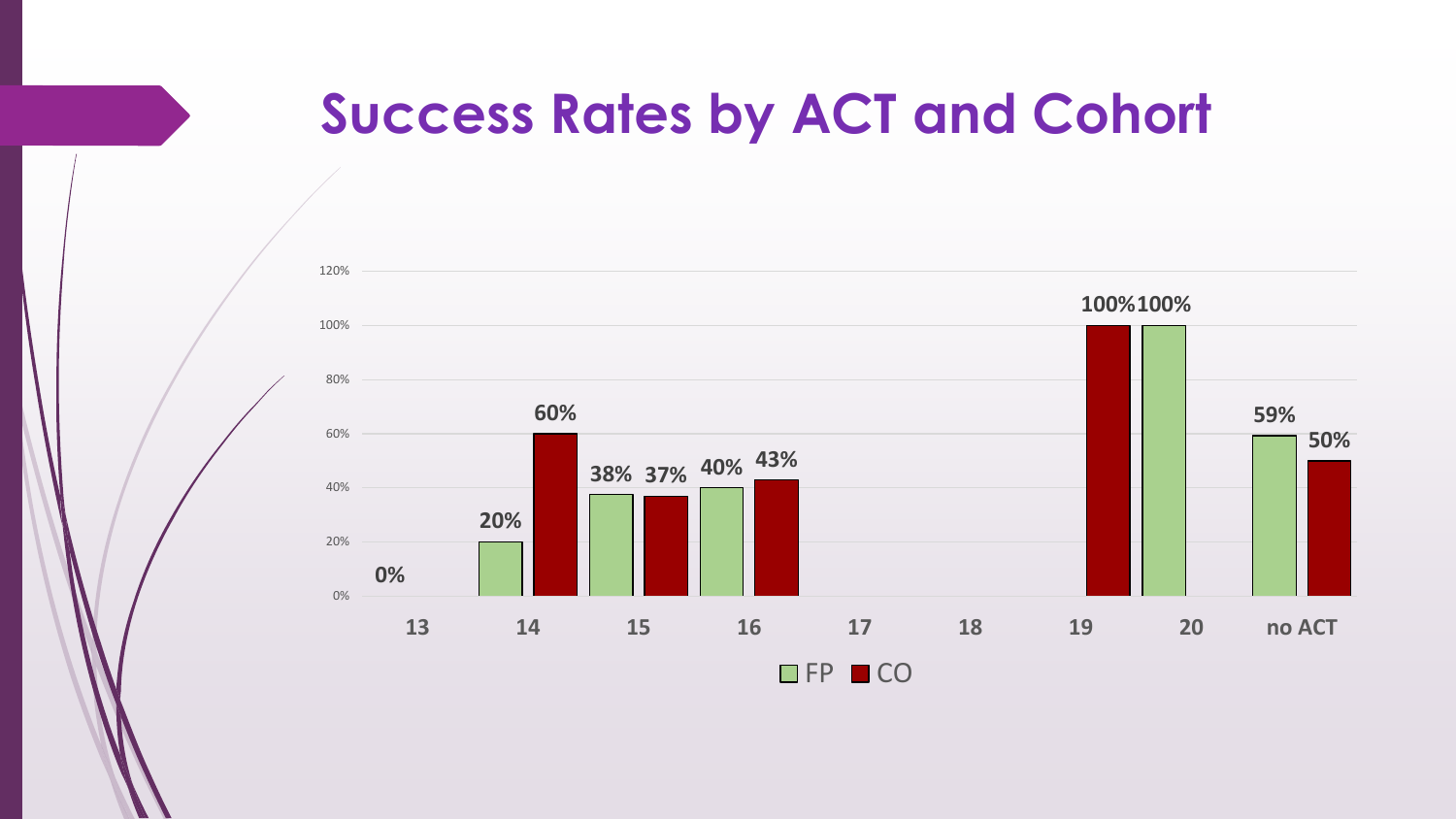## **Retention Rates by Cohort**

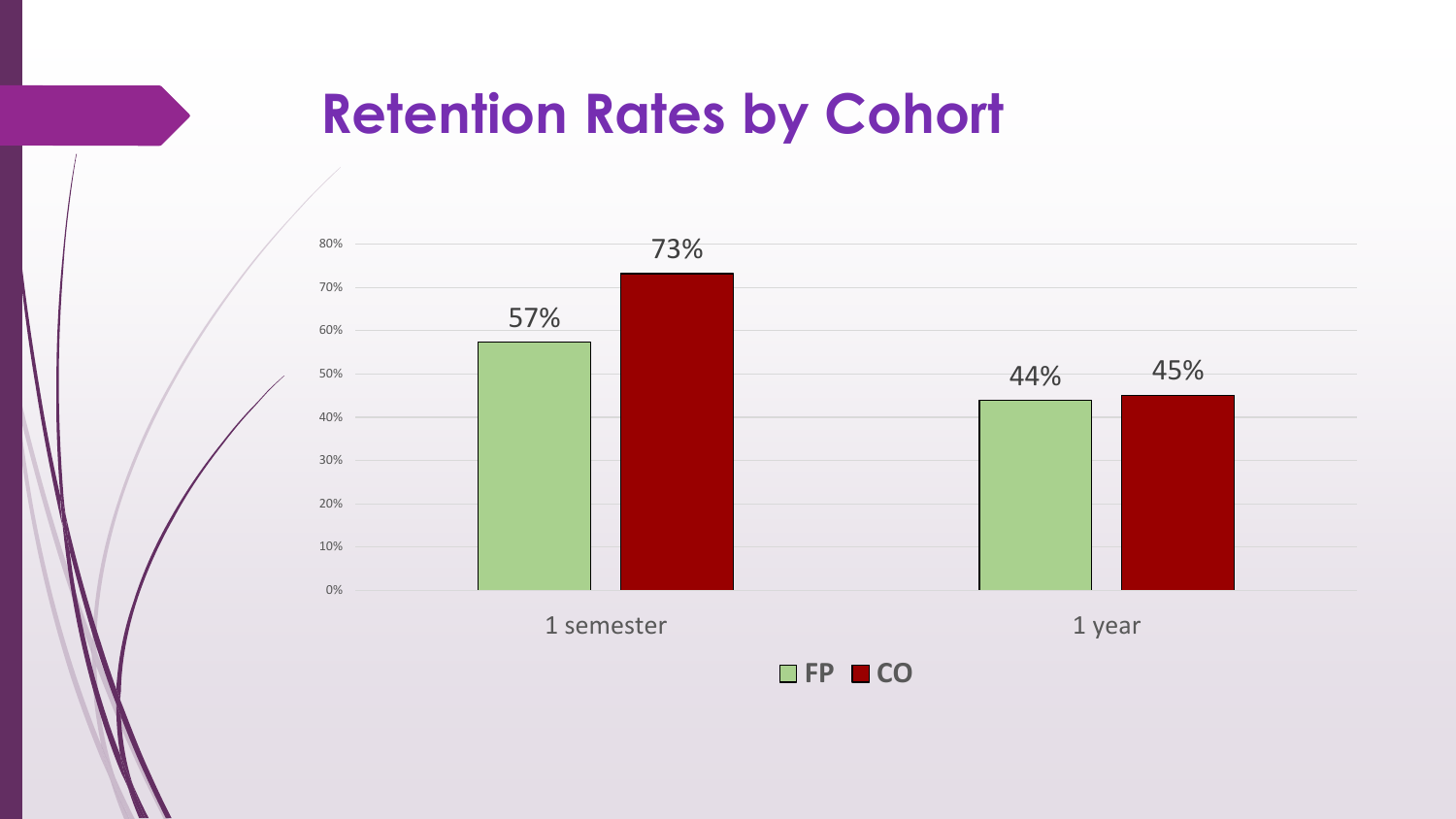#### **Retention Rates by Fall 2016 MATH 1101 Success**

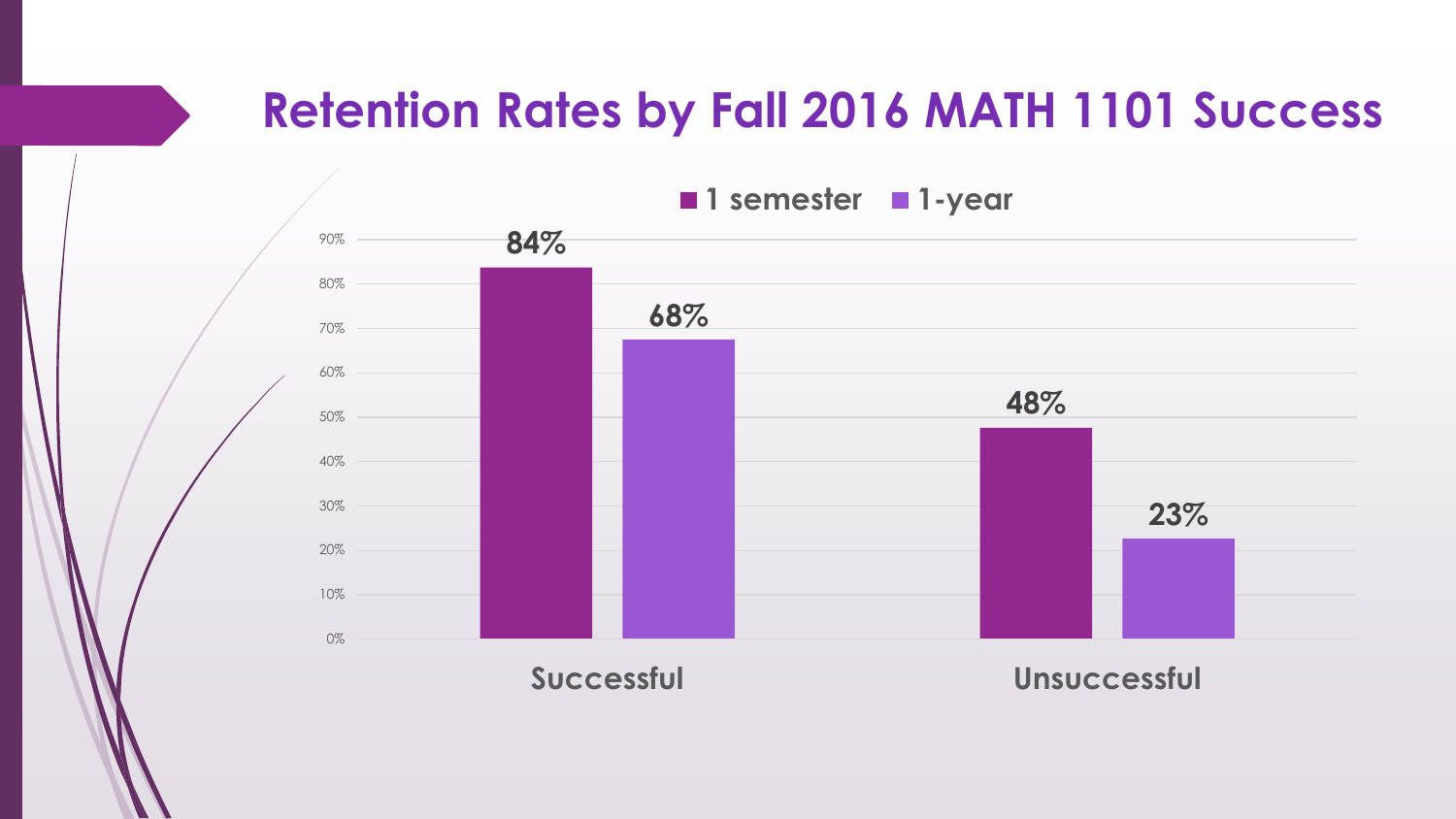#### **Breakdown of FP Retention Rates**

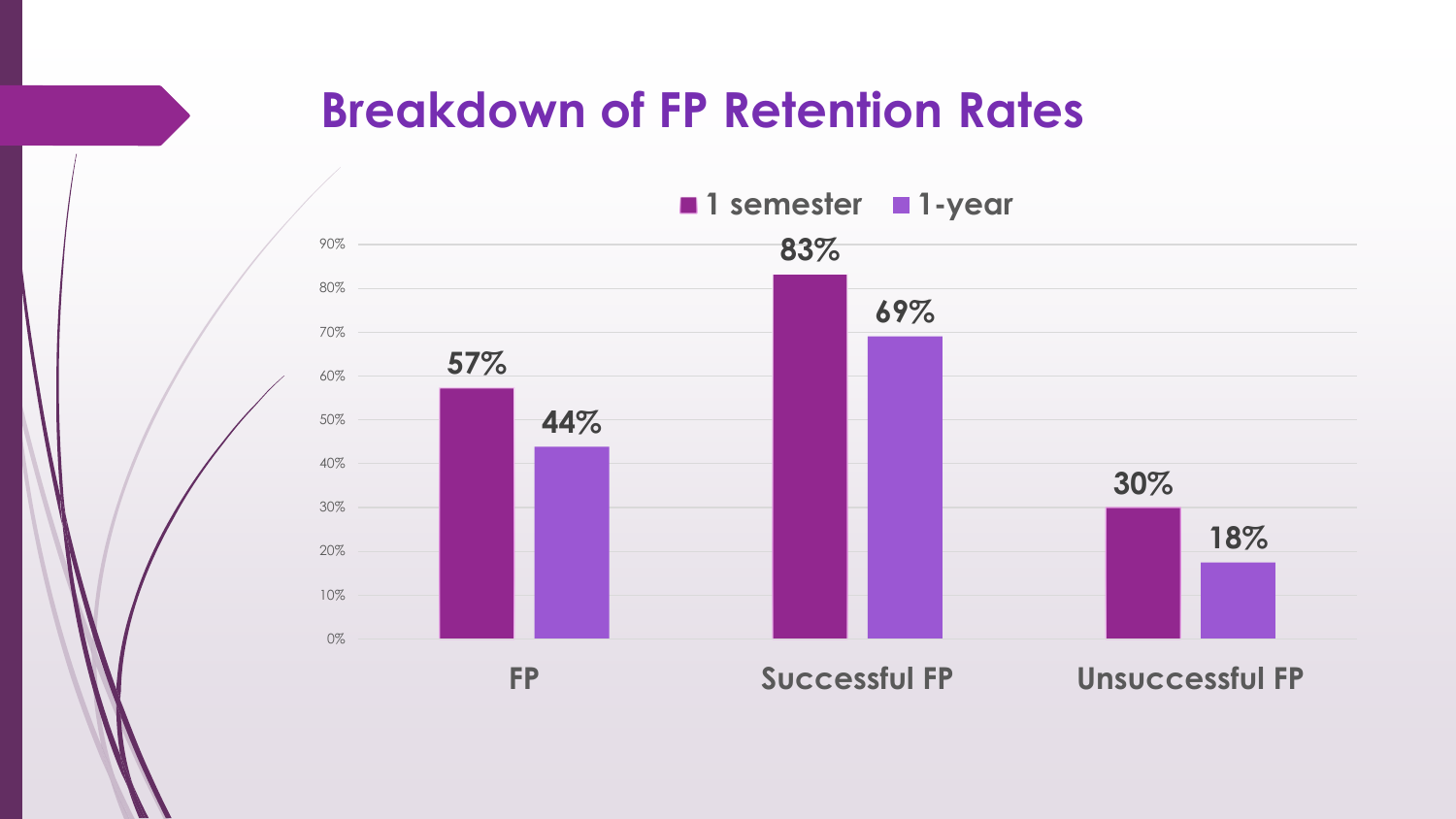#### **Breakdown of CO Retention Rates**

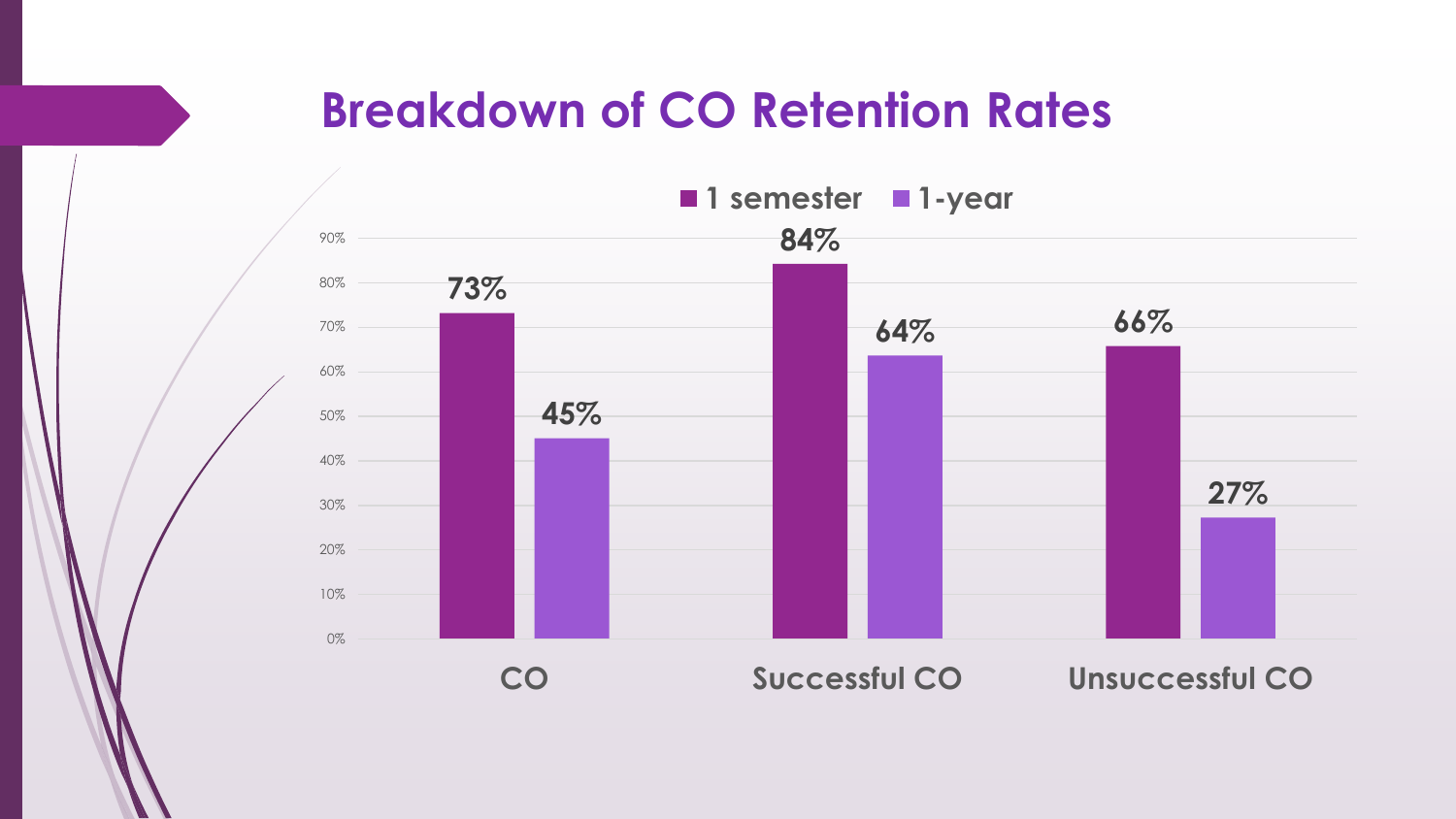## **Retention Rate Summary**

- 1-semester retention rate higher for CO (73%) than FP (57%) but after a year, virtually equal CO (45%) and FP (44%)
- Not surprisingly, difference in retention rates between those students who successfully passed their MATH 1101 than those who didn't (84% vs. 48% for 1-semester, and 68% vs. 23% for 1-year)
- Unsuccessful CO were more likely to be retained than unsuccessful FP after 1-semester (66% CO vs. 30% FP) and after 1-year (27% CO vs. 18% FP)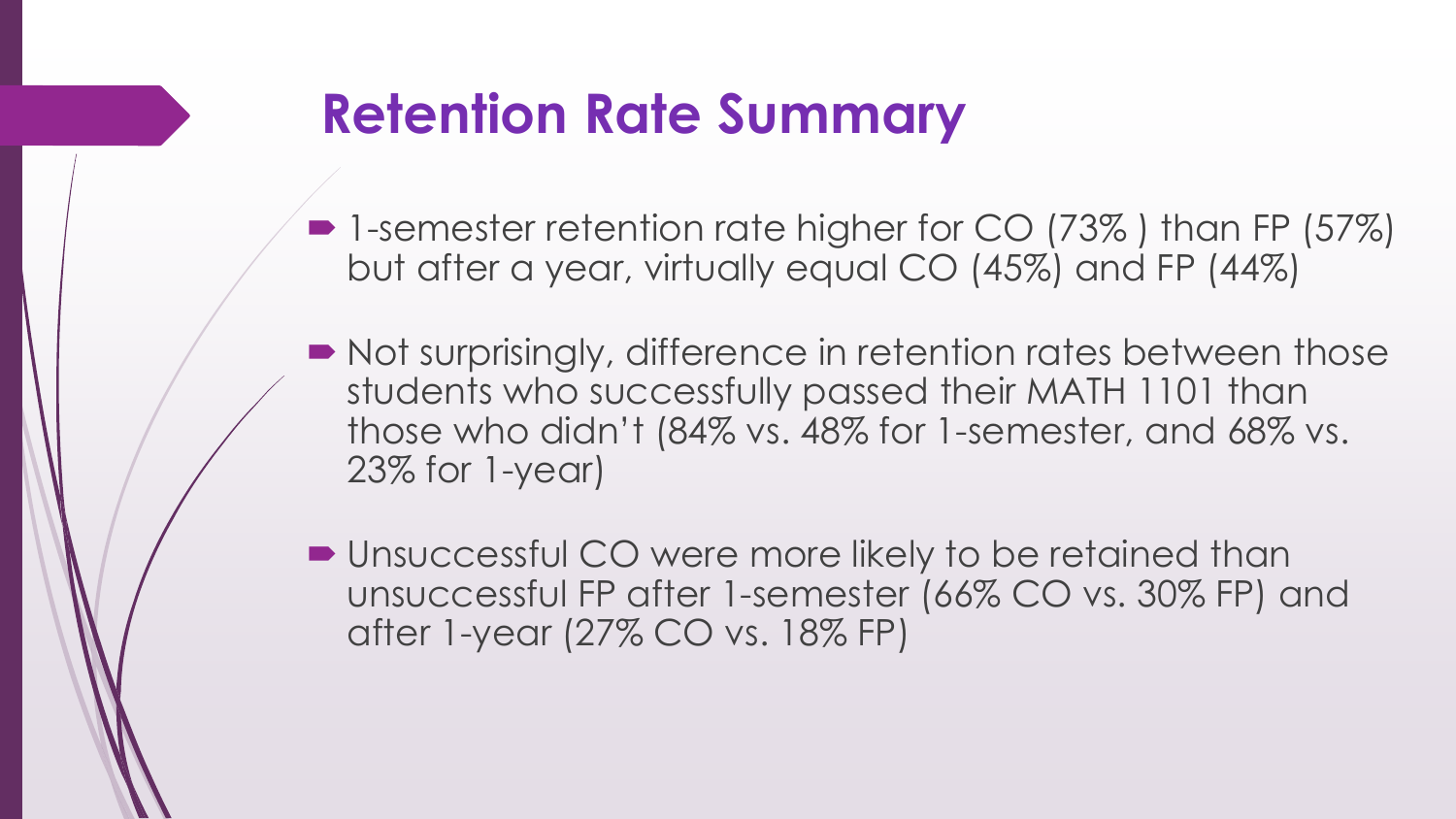#### **What We Learned & Questions for further study**

- **FP** students pass the gateway college level math class at a higher rate (51.2% vs. 46.3%) than CO students
- **FP and CO students passed MATH 1101 at lower rate** than non-learning support students (49% vs. 68%). Is this difference related more to math skill or academic mindset?
- Some students were probably misplaced/misadvised
- Appreciate Institutional Research Offices or other departments who provide accurate data!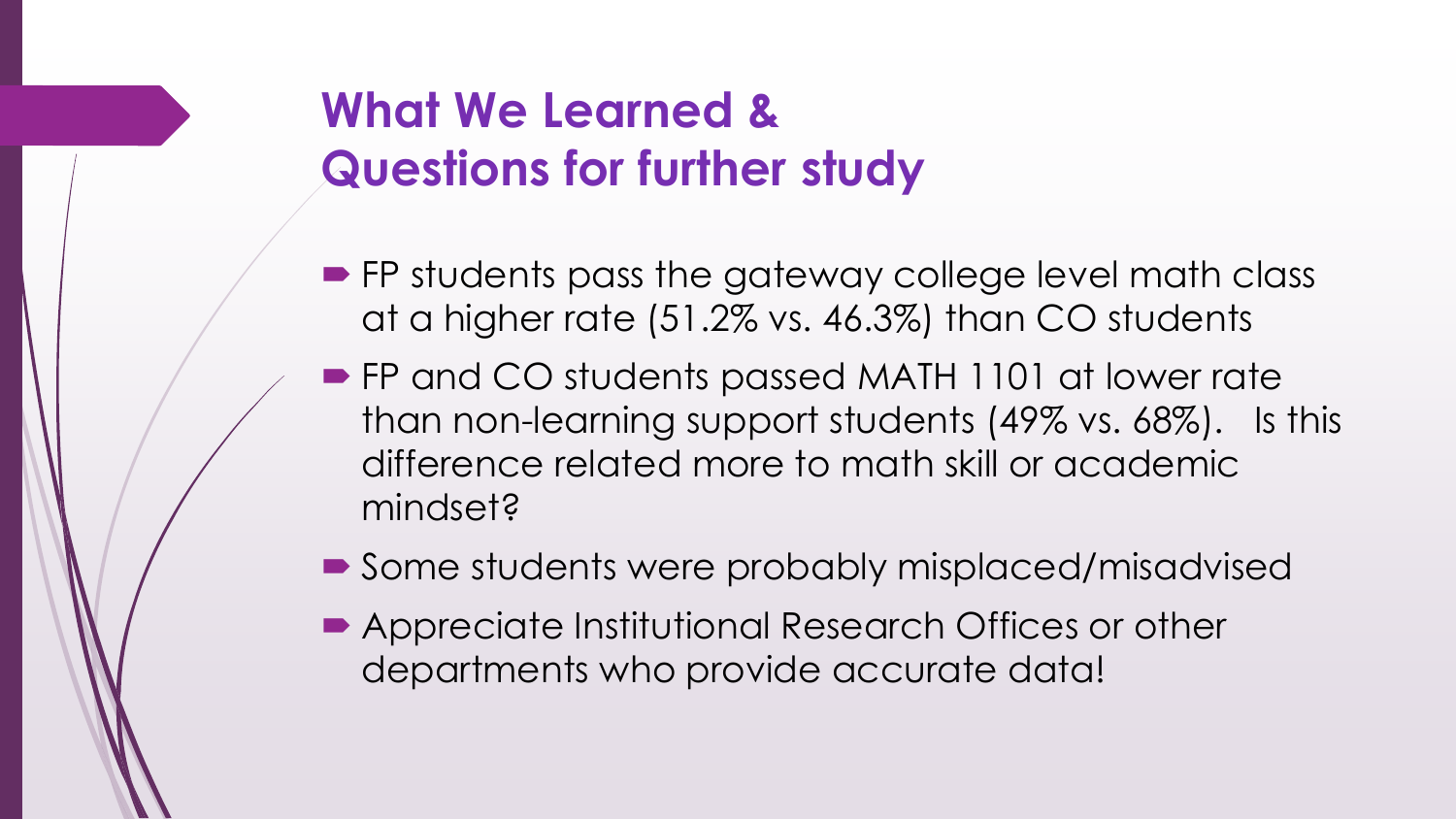## **Questions for Further Study**

- The success rates calculated in this study represented a one-semester snapshot. What are the one-year college math completion rates at MGA?
- Would results be different if Traditional vs. Non-Traditional data was analyzed?
- $\blacksquare$  How will these semester success rate compare to those of the Fall 2018 semester with the new policy that places all Learning Support students directly in the corequisite?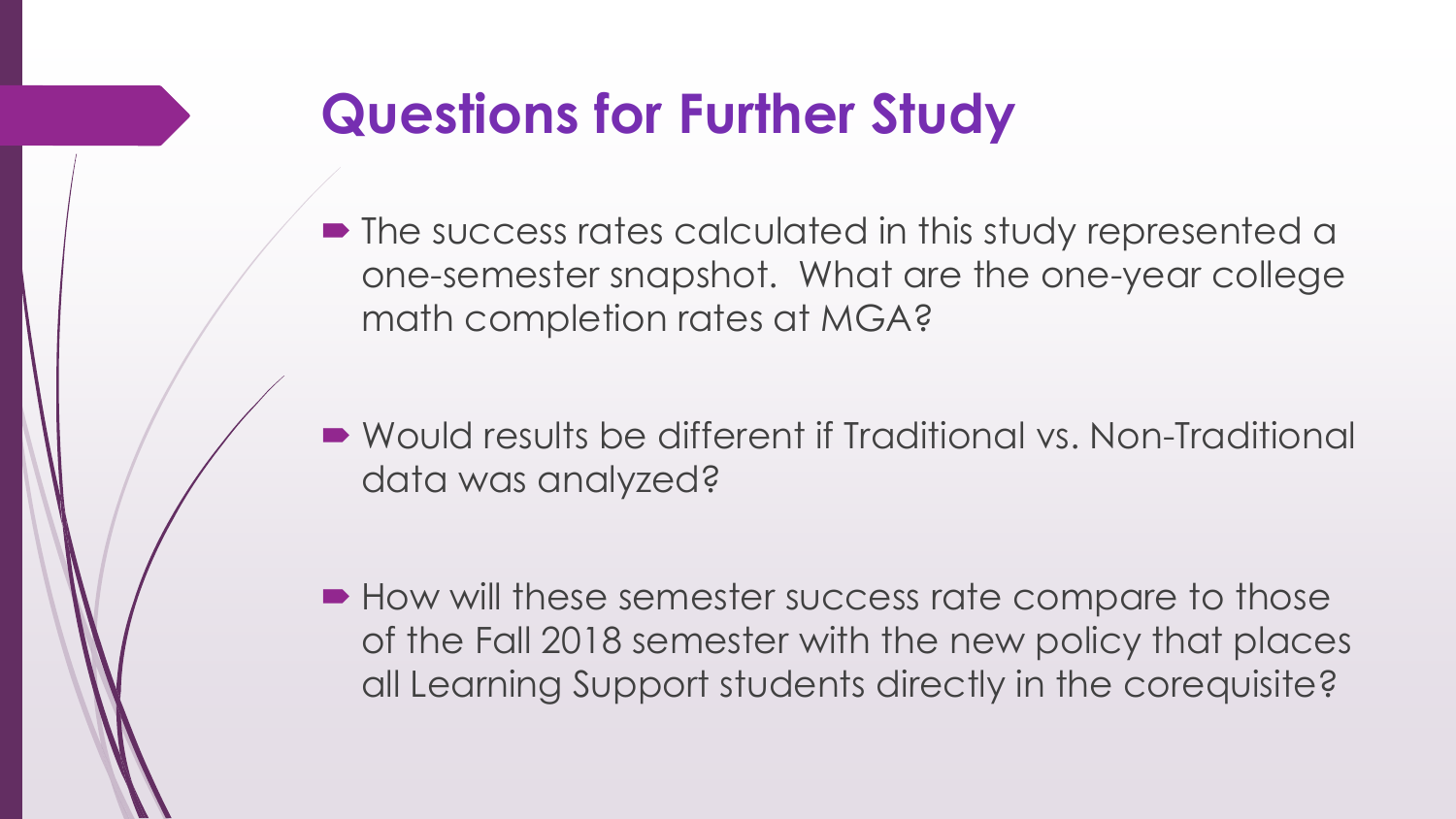# **Can't Be Emphasized Enough…**

MGA has been using the corequisite model (with foundations) for several years now and we have learned that:

- As been stated in multiple presentations, having students in the corequisite class all be from the same college level math class is a necessity. With help from our IT/BANNER folks and awesome advisors, this is possible at MGA.
- Small class sizes have never been more imperative, with corequisite students having even a wider variety of math skills and academic mindsets than ever before.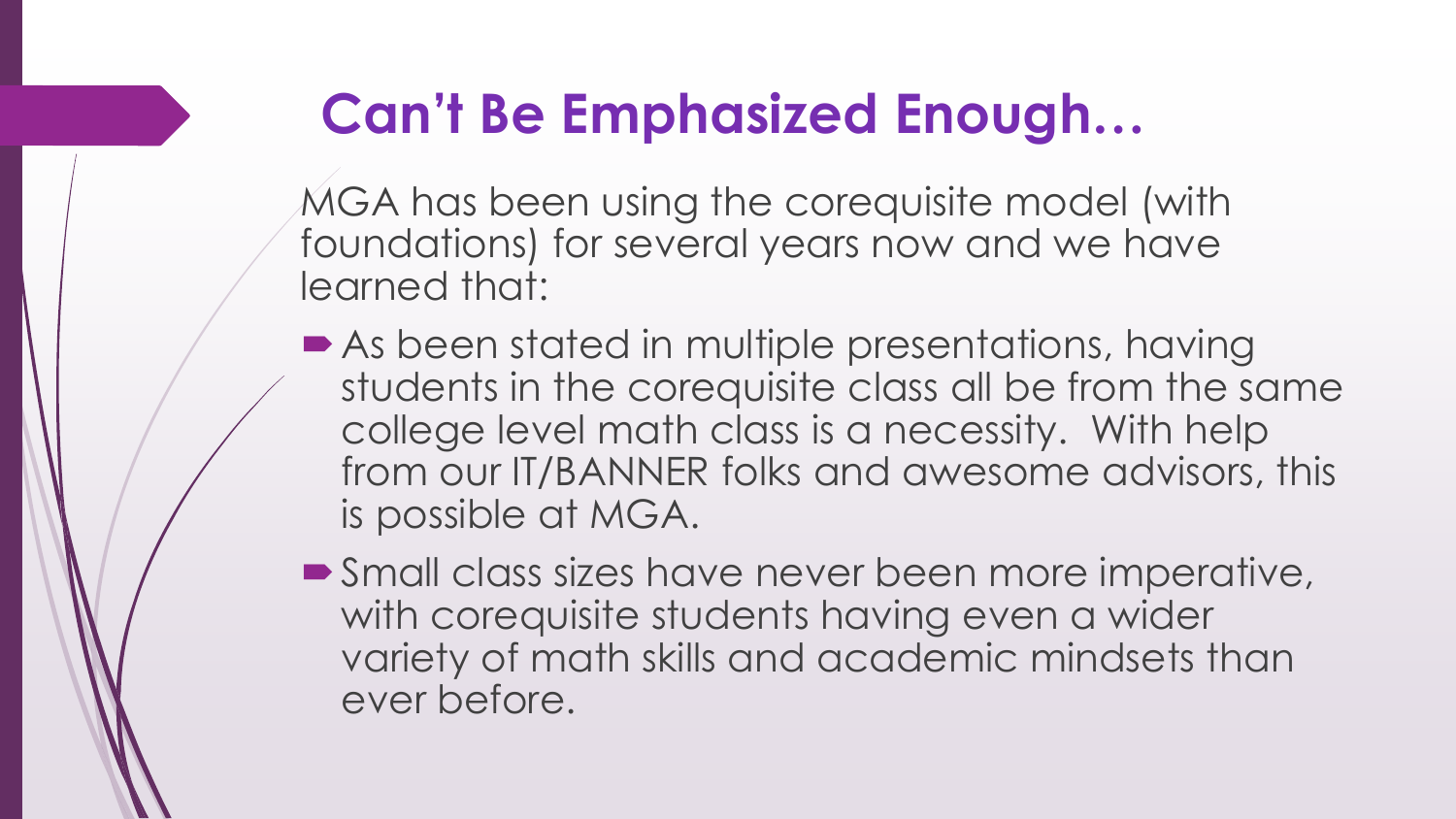## **Fall 2018 Challenges**

■ How many sections to schedule?

Do we have enough faculty?

Are our contingency plans adequate?

How will our success rates in MATH 1101 be impacted?